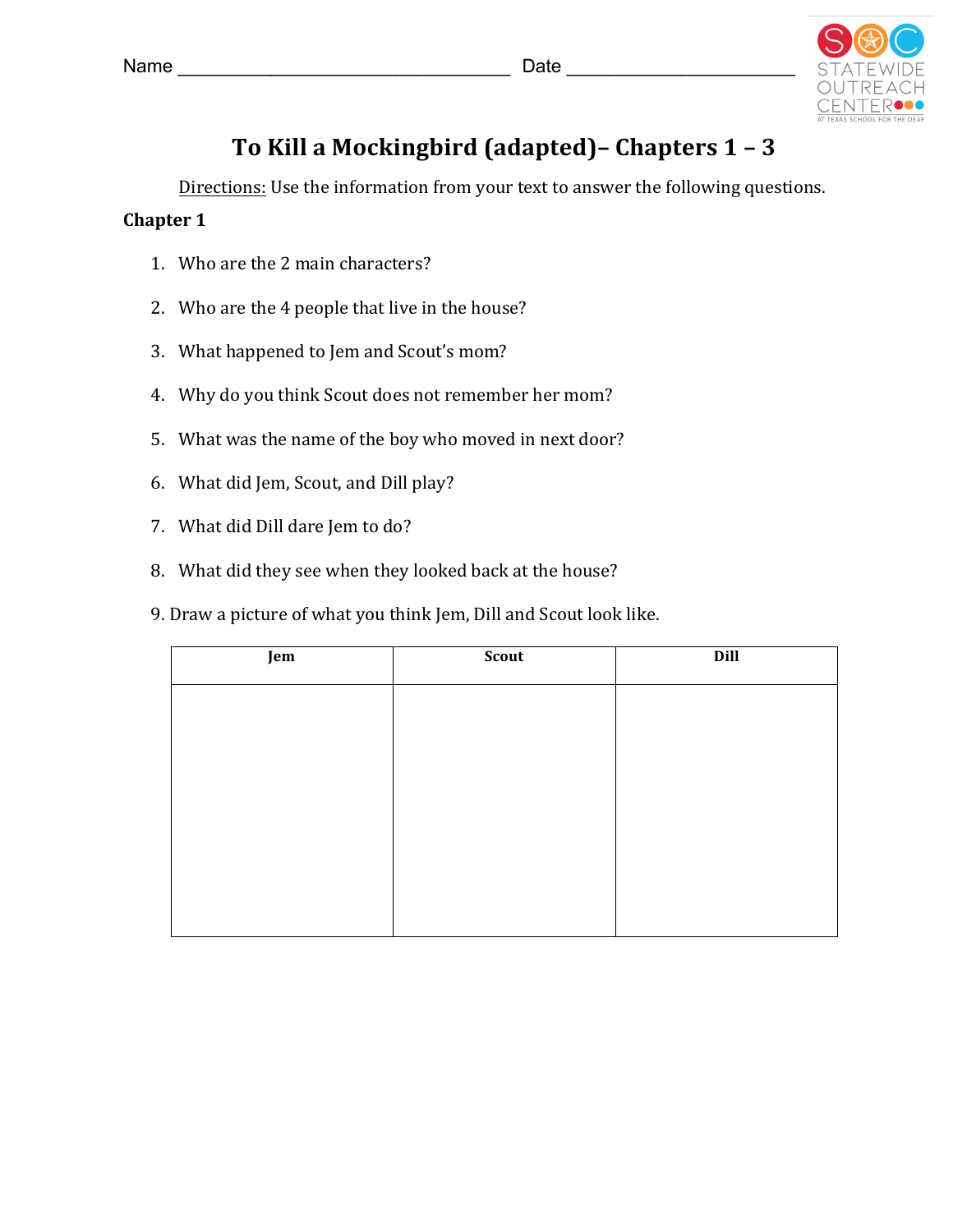## To Kill A Mockingbird (adapted) - Chapter 2

- 1. Where did Dill live?
- 2. How did Scout feel about school?
- 3. Who was Scout's teacher?
- 4. What did the class think about the book that Miss Caroline read to them?
- 5. What was Scout's real name?
- 6. What did Miss Caroline try to do at lunch?
- 7. What happened when Scout tried to explain why Walter would not take the money?
- 8. Look at this picture of actors who played Scout, Atticus and Jem. Based on the picture, write down 3 words to describe each character.



| <b>Atticus</b> | Jem |
|----------------|-----|
| 2.             | 2.  |
| 3.             | 3.  |
|                |     |

9. How did Scout feel about school? Why did she feel that way?